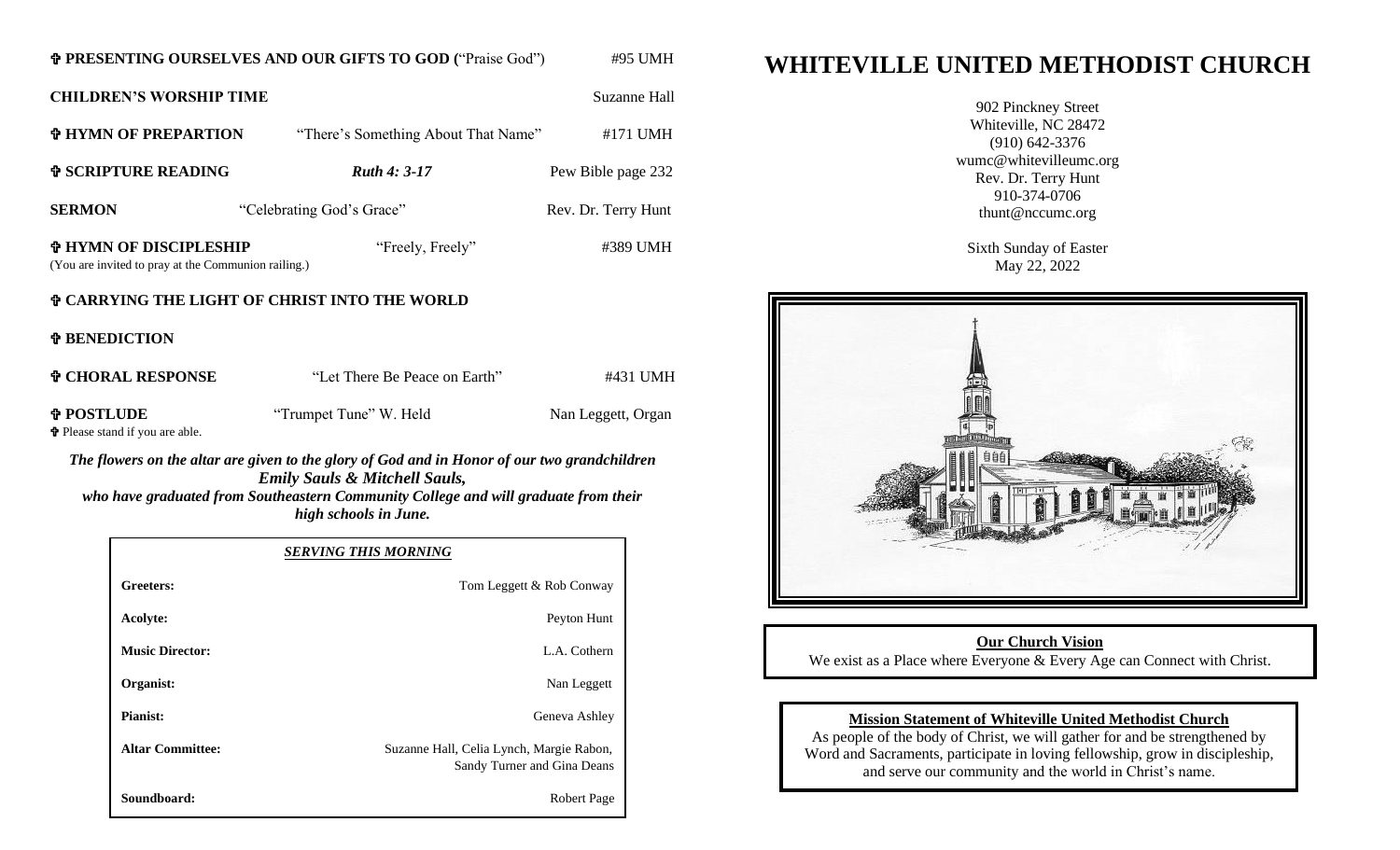## **Welcome to Whiteville United Methodist Church**

Thank you for worshiping with us today! We are grateful for your presence and invite you to participate in our worship, program, and ministry life here at Whiteville. We hope the worship will inspire and comfort you as we hear God's message proclaimed. During this time, now more than ever, may the grace and love of Christ surround you.

## **SERVICE OF WORSHIP**

|                | <b>ANNOUNCEMENTS</b> (Please use a microphone.)      | Rob Conway         |
|----------------|------------------------------------------------------|--------------------|
| <b>PRELUDE</b> | "My Shepherd Will Supply My Need" setting by W. Held | Nan Leggett, Organ |

(Entering the sanctuary and preparing for worship, you are invited to discover the theme of today's service by reading through this order of worship. Also, please pray for those on the prayer list and for all persecuted people around the world.)

**LIGHTING OF THE CANDLES** Peyton Hunt

(Symbolizing the presence of the Spirit of the Lord in our service.)

#### **CHIMING OF THE TRINITY**

## **WELCOME**

## **RESPONSIVE CALL TO WORSHIP**

| Pastor:        | Welcome to the house of God. This is a place of acceptance and love. |
|----------------|----------------------------------------------------------------------|
| <b>People:</b> | Praise be to the Lord.                                               |
| Pastor:        | In the midst of our struggles, God is offering hope.                 |
| <b>People:</b> | Praise be to the Lord.                                               |
| Pastor:        | God is working to renew us all.                                      |
| <b>People:</b> | Praise be to the Lord.                                               |
| Pastor:        | As witnesses of God's grace, journey together in love.               |
| <b>People:</b> | Praise be to the Lord, Amen.                                         |
|                |                                                                      |
|                |                                                                      |

# **HYMN OF PRAISE** "Leaning on the Everlasting Arms" #133 UMH

# **UNISON OPENING PRAYER**

**Loving God, thank you for being with us through every step of the storms of life. Thank you that you are Jehovah Nissi; you go before us, and you know what lies ahead. For this, we place our trust in you. We strive to wholly lean on you. And into your care, we place our worries, our hopes, and our burdens. For your unwavering love and care, we say thank you. In Christ's name, Amen.**

## **APOSTLES' CREED**

**I believe in God, the Father Almighty, maker of heaven and earth. And in Jesus Christ, his only Son, our Lord, who was conceived by the Holy Spirit, born of the virgin Mary, suffered under Pontius Pilate, was crucified, dead, and buried; the third day he rose from the dead, he ascended into heaven, and sitteth at the right hand of God the Father Almighty. From thence he shall come to judge the quick and the dead. I believe in the Holy Spirit, the holy catholic church, the communion of saints, the forgiveness of sins, the resurrection of the body, and the life everlasting. Amen.**

## **GLORIA PATRI**

**Glory be to the Father and to the Son and to the Holy Ghost; as it was in the beginning, is now, and ever shall be, world without end. Amen. Amen.**

## **WORDS OF ASSURANCE AND RESPONSE**

|         | $M_{\rm{max}}$ and $H_{\rm{max}}$ $C_{\rm{max}}$ , $L_{\rm{max}}$ , and a constraint on the constraint $L_{\rm{max}}$ , $L_{\rm{max}}$ , $R$ |
|---------|----------------------------------------------------------------------------------------------------------------------------------------------|
|         | your merciful and forgiving love.                                                                                                            |
| Pastor: | O God, our help in ages past and our hope for years to come, we graciously accept                                                            |

**People: May your Holy Spirit inspire our prayers as we worship you in the name of Jesus Christ our Lord.**

**THE PASSING OF CHRISTIAN PEACE** Piano softly plays #657 UMH As you feel comfortable in sharing-At the end of the song please return to your seat

**CHURCH MEMBERSHIP** Tammy McCullum

# **PASTORAL CONCERNS AND PRAYER**

## **THE LORD'S PRAYER**

**OFFERING OURSELVES AND OUR GIFTS TO GOD** Chancel Choir

"In Christ Alone" by P. Getty/ arranged by Mark Hayes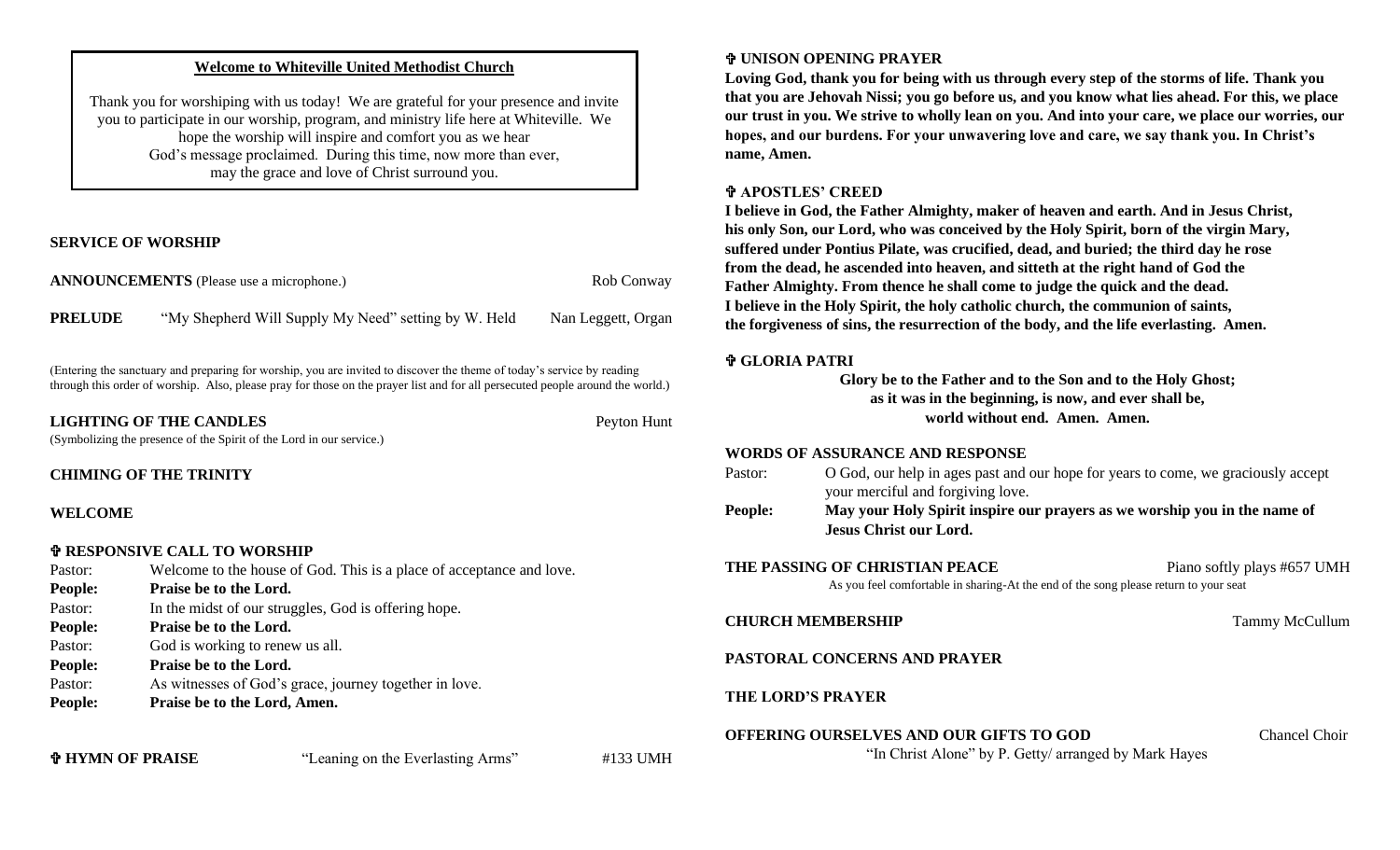# **ANNOUNCEMENTS**

**Welcome to Whiteville United Methodist Church on this sixth Sunday of Easter.** Visitors, please complete a Visitor's Card, which can be found in a pew rack, and place it in the offertory basket in the Narthex. Thank you.

**Reaching Out** will meet the 4<sup>th</sup> Tuesday of the month.

**The WUMC Preschool** will hold its End of Year/ Graduation service Wednesday, May 25<sup>th</sup> beginning at 6:00 p.m. in the church sanctuary. All are invited to attend.

**The Sunshine group** is a new idea that will include group outings, lunches, and other activities. Listed below will be our first of hopefully many group outings. All are invited to attend. Sign-up sheets can be found in the narthex and office.

Sunshine Group Outing

Date: Monday, June 6th

Time: Meet at the church @ 8:45 am--Return approx 2:30ish

Activity: Tour the Burgwin-Wright House: house tour lasts approx 45 min gardens, and art gallery.

Cost: Groups of 10 or more /  $$11 + tax$  (Seniors  $$12 + tax$ ) can take as many as 20 on tour at one time

Lunch: Slice of Life Pizza (within walking distance) Cost: \$10-18

**Prayer Concerns:** Beth Harper, Prayers for Ukraine, Wayne Overcash, Jan Avant, Kenny Smith, David K. (DK) & Carolyn Nix, Susan Deans, Jim Hill, Mary Hutchins, Sara Brooks, Thetus Sessions, Ann Worthington, Grant Smith, Bob Deans, John and Louise Barkley, Clara Hunsucker, Marty Ward, Jimmy and Nancy Oakley.

**Prayer Requests:** Via email to the Church Office at wumc@whitevilleumc.org.

**Adult Sunday School:** Meet in classroom @ 9:00 a.m.

**Children's Sunday School (ages 3-12):** Upstairs classroom at 9:00 a.m.

**Christians Under Construction Sunday School:** Meeting at 9:00 a.m. in the Parlor in person or via Zoom. (Receive a link to join by emailing Carolyn Hankins at carolynjhankins@msn.com)

**Boy Scouts:** Mondays at 7:00 p.m. in the Fellowship Hall.

**Choir Rehearsals on Wednesdays:** Chancel Choir 7:00p.m. in the Choir Room.

**Handbell Rehearsals on Wednesdays:** 6:00p.m.

**Fifty-Plus Exercise Class:** Tuesdays & Thursdays 10:00-11:00 a.m. in the parlor

United Methodist Women: Monday, May 2<sup>nd</sup> 6:00 p.m.

**Bible Study and Communion:** No Bible Study May 25<sup>th</sup>

| \$288,883.00        |
|---------------------|
| \$116,662.00        |
| \$93,702.00         |
| \$5,555.00          |
| \$7,130.00          |
| <b>In-person 60</b> |
|                     |